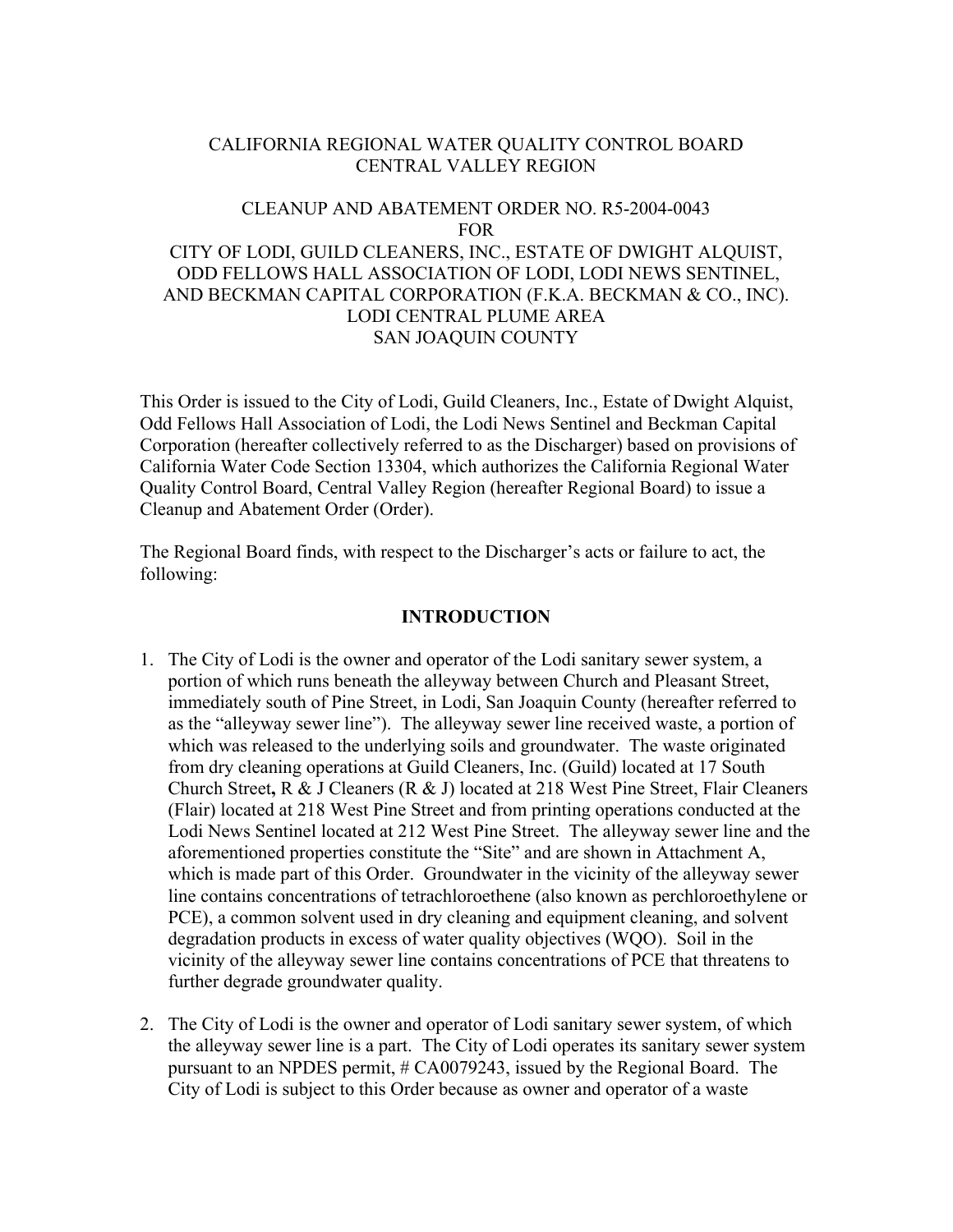disposal conveyance system the City has caused or permitted waste to be discharged to waters of the state where it has created and threatens to create a condition of pollution or nuisance. The City has had actual or constructive (legally presumed) knowledge of discharges from its sewers, and the ability to prevent further sewer discharges, since at least 1992.

- 3. Guild is the current property owner of 17 S. Church Street where Guild Cleaners operates. Guild has operated an active dry cleaning facility on the property since 1959. PCE was used as a solvent in dry cleaning operations and from 1959 to 1995, Guild discharged process wastewater containing PCE to the sewer, which thereafter was released to the environment. Guild is subject to the Order because it conducted activities that caused waste to be discharged or deposited into waters of the state where it has created and threatens to create a condition of pollution or nuisance.
- 4. Dwight Alquist, deceased, was the former owner and operator of Flair. PCE was used as a solvent in dry cleaning operations and from 1957 to 1973, Flair discharged process wastewater containing PCE to the sewer, which thereafter was released to the environment. Dwight Alquist was also the former owner and operator of Guild Cleaners. The Estate of Dwight Alquist is subject to the Order because it conducted activities that caused waste to be discharged or deposited into waters of the state where it has created and threatens to create a condition of pollution or nuisance at 17 S. Church and Flair.
- 5. The Lodi News Sentinel operated a newspaper printing business from1945 to 1968 and during that time used solvents and discharged wastewater containing solvents to the alleyway sewer line, which thereafter was released to the environment. The Lodi New Sentinel is subject to the Order because it conducted activities that caused waste to be discharged or deposited into waters of the state where it has created and threatens to create a condition of pollution or nuisance.
- 6. Odd Fellows Hall Association of Lodi (Odd Fellows) is the current owner of 218 W. Pine Street, the property where R & J and Flair conducted operations that discharged process wastewater containing PCE to the sewer, which thereafter was released to the environment and Beckman Capital Corporation (Beckman) (formerly known as Beckman & Co., Inc.) is the current owner of 212 W. Pine Street, the property on which the Lodi News Sentinel conducted operations discharged wastewater containing solvents to the alleyway sewer line which thereafter was released to the environment. Odd Fellows and Beckman are subject to this Order because as the past and current owners of the property they caused or permitted waste to be discharged to waters of the state where it has created and threatens to create a condition of pollution or nuisance and because they have knowledge of the discharge and the ability to control it.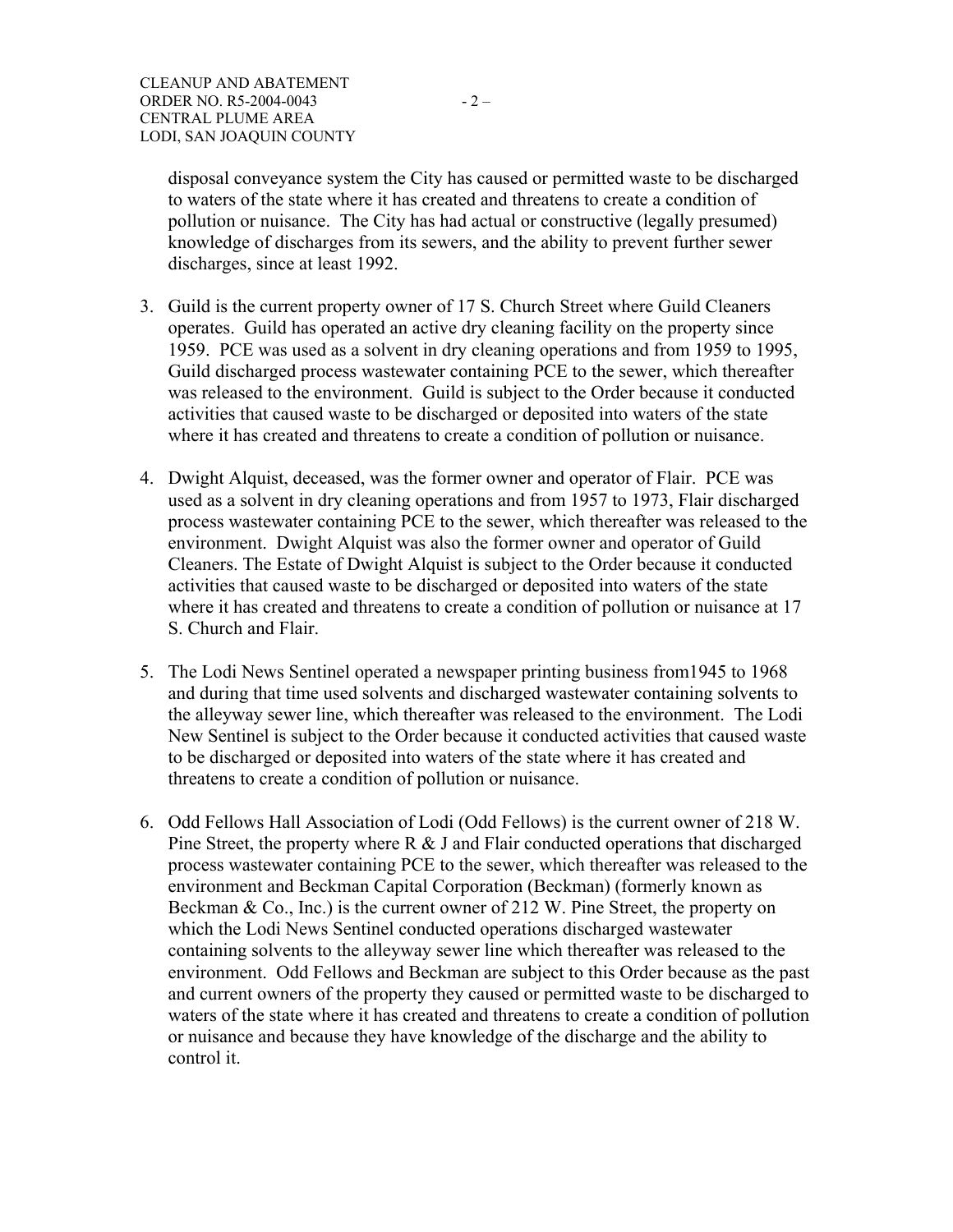### **BACKGROUND**

- 7. Lodi relies on groundwater for its drinking water. In the late 1980's, PCE and TCE pollution was discovered in several municipal drinking water supply wells in the City of Lodi. In the early 1990's, investigations conducted by the Regional Board under the Well Investigation Program revealed numerous discrete areas where TCE was discharged, or where PCE from dry cleaning operations was discharged to the sewer system. Regional Board staff concluded that PCE had leaked from the sewer to the groundwater.
- 8. Recent investigations show that wastewater containing solvents disposed by Guild, Lodi News Sentinel, R & J, and Flair to the alleyway sewer line were subsequently discharged to the soil and groundwater due to leaks and sags in the alleyway sewer line itself. The discharges have resulted in soil and groundwater pollution at levels so high that pure liquid phase PCE remains in the soil and groundwater. PCE in the groundwater has been detected as high as  $140,000$  micrograms/liter ( $\mu$ g/l) and PCE has been detected in soil gas as high as  $49,000 \mu g/l$ . The groundwater pollution extends downgradient over 3,000 feet and has migrated downward to over 150 feet deep below ground surface. The PCE impacted a municipal supply well that was subsequently abandoned. PCE vapor intrusion to indoor air has been documented in two buildings in the Central Plume Area and the potential exists for vapor intrusion to indoor air in other buildings overlying the groundwater plume. This impacted area is referred to as the "Lodi Central Plume Area".
- 9. In 1997, DTSC and the City of Lodi entered into a "Cooperative Agreement" whereby Lodi assumed a lead role in the cleanup and agreed to pursue legal action against potentially responsible parties (PRPs) to enforce cleanup and to recover the City's legal costs. Lodi agreed that if it were not successful in compelling PRPs to undertake remedial work within 24 months of the effective date of the Cooperative Agreement, the City would perform investigations and install and operate a "downgradient containment and remediation system." Due to the discovery of liquid phase PCE in the soil and groundwater at the Central Plume Area, remedial work other than, or in addition to, that described in the Cooperative Agreement is necessary. In the Cooperative Agreement DTSC provided the City with a covenant not to sue "with respect to claims arising from the City of Lodi's design, construction, operation or maintenance of any storm or sanitary sewer systems." The Regional Board is not a party to the Cooperative Agreement.
- 10. In 2000, the City initiated legal action in Federal Court against a number of PRPs. The City also began investigations of the extent of contamination and produced a Phase 1 report in September 2001.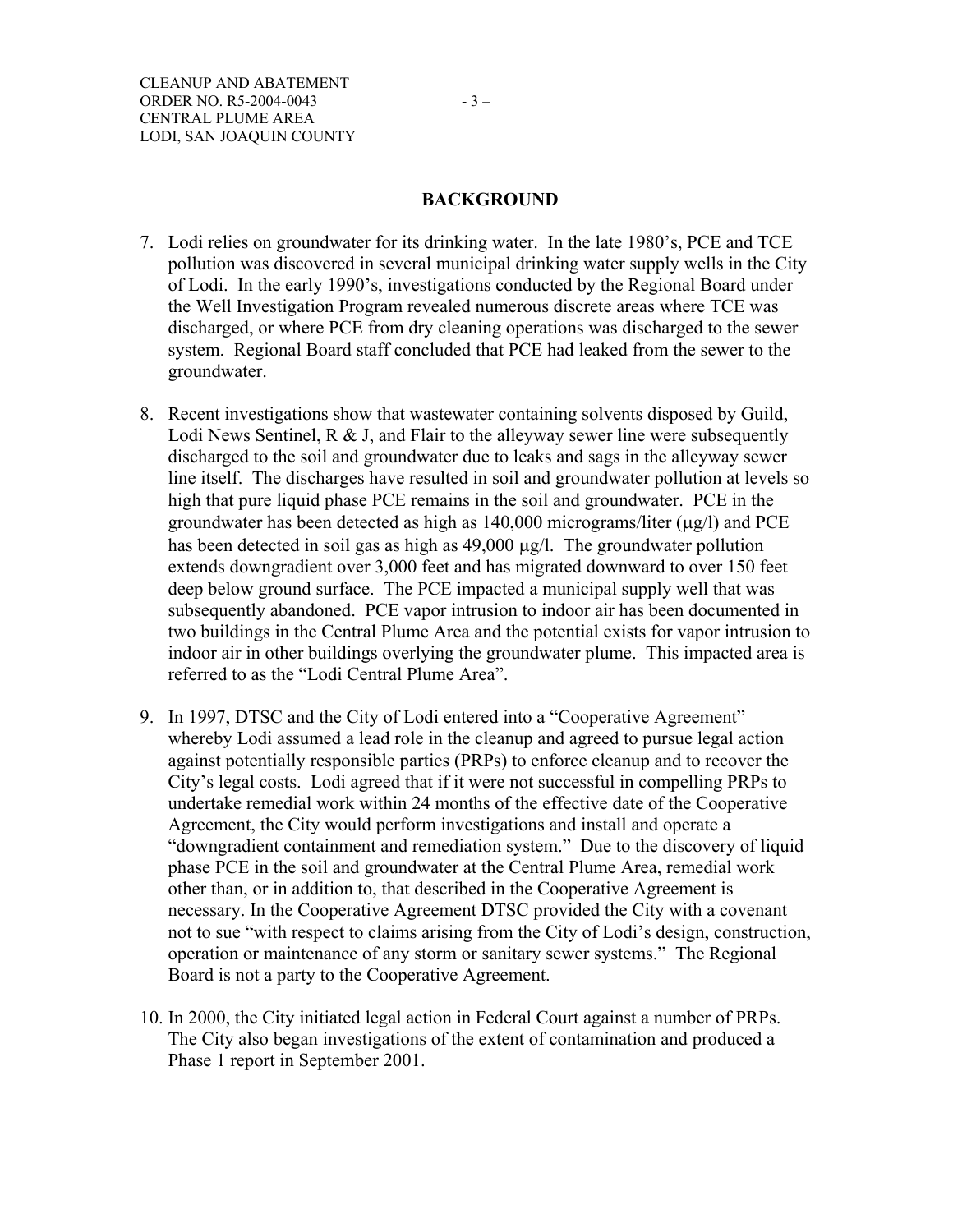- 11. In October of 2001, Guild Cleaners requested Regional Board oversight for the performance of a Remedial Investigation and Feasibility Study for its area of contamination. The Regional Board, in consultation with DTSC, undertook the requested oversight and Guild has nearly completed its investigations of the extent of PCE in the soil and groundwater. With Regional Board oversight Guild also constructed a pilot-scale soil vapor extraction (SVE) system and extracted over 4,000 pounds of pure phase PCE in the course of a six-week pilot scale study conducted in 2003. Guild has completed pilot testing the feasibility of shallow groundwater remediation by a combination of sparging and SVE.
- 12. Regional Board staff also requested that the City of Lodi repair the leaking, sagging sewer line in the area of the pure phase liquid PCE release in the Central Plume pollution source area. Although PCE is not currently being discharged into the sewer in this area, the repair was necessary to prevent sewer leakage from causing further migration of PCE already present in the soil. In response to the Regional Board staff's request, the City recently slipped-lined that section of the sewer.
- 13. DTSC has issued an Imminent and Substantial Endangerment Determination and Order and Remedial Action Order (Order), Docket No. I&SE 02/03-024, to Guild Cleaners, Inc.; the Estate of Dwight Alquist; the Lodi News Sentinel; Odd Fellows Hall Association of Lodi; Beckman Capitol Corporation; and others. DTSC did not name the City in its order. The Regional Board has reviewed the DTSC Order and believes that this Cleanup and Abatement Order is consistent with the DTSC Order. Although this Regional Board Order may contain additional and different required actions by the Discharger than the actions required by DTSC's Order, nothing herein shall be construed to contradict DTSC's Order. If any action required by this Regional Board Order of a particular Discharger is impossible to perform because of contrary requirements in DTSC's Order, as determined in writing by the Regional Board's Executive Officer, then that action shall be waived as to that Discharger. Such required action shall not be waived for any other Discharger, and all other required actions shall still be required of all Discharger.

### **AUTHORITY – LEGAL REQUIREMENTS**

- 14. The Fourth Edition of the *Water Quality Control Plan for the Sacramento River and San Joaquin River Basins* (hereafter Basin Plan) designates beneficial uses of the waters of the State, establishes water quality objectives (WQOs) to protect these uses, and establishes implementation policies to attain WQOs. The beneficial uses of the groundwater beneath the site are domestic, municipal, industrial, and agricultural supply.
- 15. The PCE detected at the site is a solvent used in the dry cleaning process and the printing industry. PCE is not naturally occurring. PCE is known to be carcinogenic in experimental animals. Statistically significant increases in the incidence of tumors at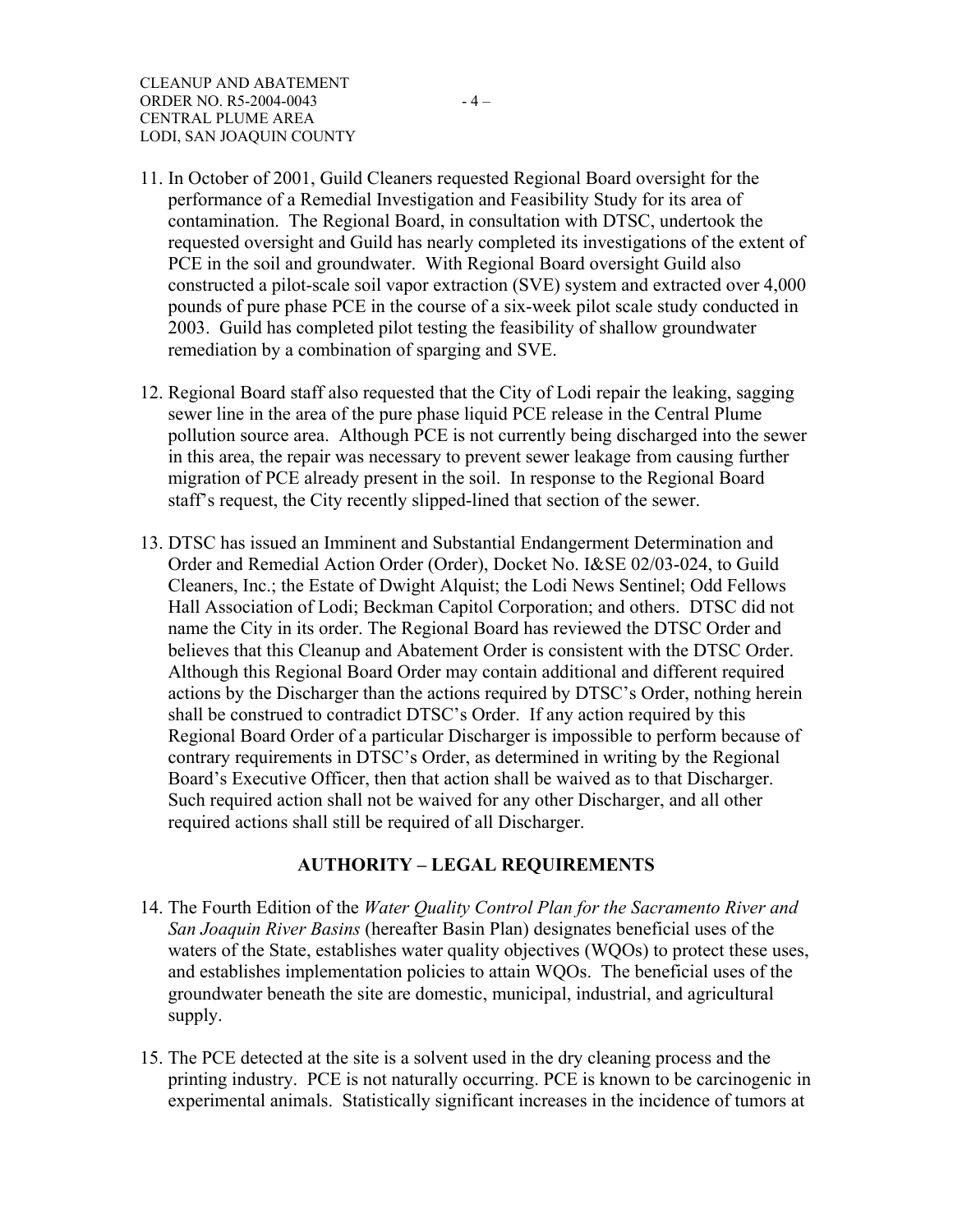several sites have also been observed in certain studies of workers in the dry-cleaning industry.

- 16. The PCE detected at the site is a waste as defined in California Water Code Section 13050(d).
- 17. WQOs listed in the Basin Plan include numeric WQOs, including state drinking water standards, and narrative WQOs, including the narrative toxicity objectives for surface and groundwaters. The numeric standard for PCE to implement the Basin Plan WQO is listed in the following table.

| <b>Constituent</b> | Limits         | WOO                | Reference                                                                                                       |
|--------------------|----------------|--------------------|-----------------------------------------------------------------------------------------------------------------|
| <b>PCE</b>         | $0.06 \mu g/L$ | Narrative Toxicity | California Public Health Goal in Drinking<br>Water – Office of Environmental<br><b>Health Hazard Assessment</b> |

µg/L Micrograms per liter

- 18. The concentrations in groundwater exceed the WQO for PCE. The exceedance of applicable WQOs in the Basin Plan constitutes pollution as defined in California Water Code Section 13050. The Discharger has caused or permitted waste to be discharged or deposited where it has discharged to waters of the state and has created, and continues to threaten to create, a condition of pollution or nuisance.
- 19. The State Water Resources Control Board (State Board) has adopted Resolution No. 92-49, the *Policies and Procedures for Investigation and Cleanup and Abatement of Discharges Under Water Code Section 13304*. This Policy sets forth the policies and procedures to be used during an investigation or cleanup of waste and requires that cleanup standards be consistent with State Board Resolution 68-16 (the antidegradation policy). Resolution 92-49 and the Basin Plan establish the cleanup levels to be achieved. Resolution 92-49 requires the waste to be cleaned up to background, or if that is not reasonable, to an alternative level that is the most stringent level that is economically and technologically feasible in accordance with Section 2550.4, Title 23 California Code of Regulations (CCR). Any cleanup level alternative to background must (1) be consistent with the maximum benefit to the people of the state; (2) not unreasonably affect present and anticipated beneficial use of such water; and (3) not result in water quality less than that prescribed in the Basin Plan and applicable Water Quality Control Plans and Policies of the State Board.
- 20. Section 13304(a) of the California Water Code provides that:

"Any person who has discharged or discharges waste into waters of the state in violation of any waste discharge requirements or other order or prohibition issued by a regional board or the state board, or who has caused or permitted, causes or permits, or threatens to cause or permit any waste to be discharged or deposited where it is, or probably will be, discharged into the waters of the state and creates, or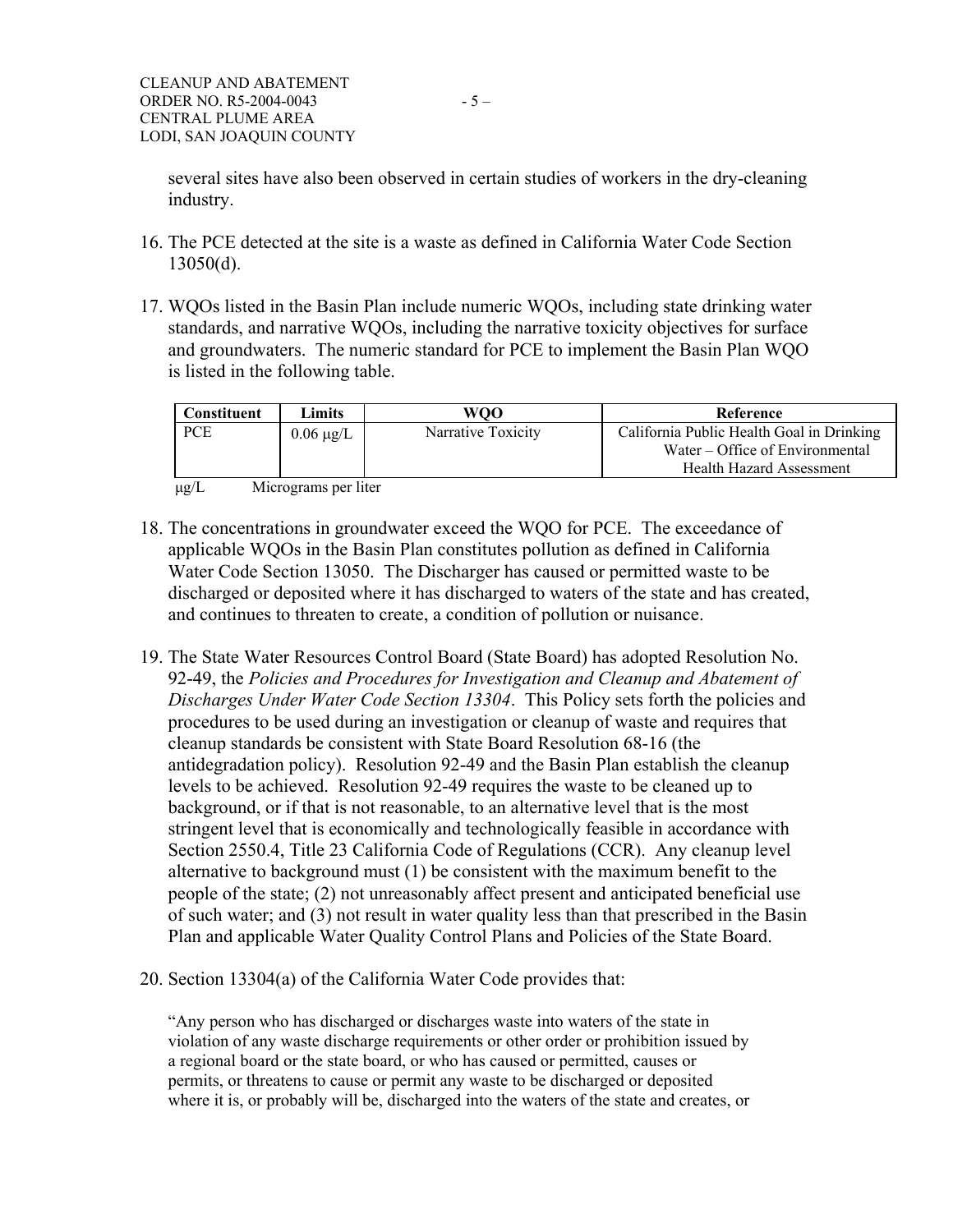threatens to create, a condition of pollution or nuisance, shall upon order of the regional board clean up the waste or abate the effects of the waste, or, in the case of threatened pollution or nuisance, take other necessary remedial action, including but not limited to, overseeing cleanup and abatement efforts. … Upon failure of any person to comply with the cleanup or abatement order, the Attorney General, at the request of the board, shall petition the superior court for that county for the issuance of an injunction requiring the person to comply with the order. In the suit, the court shall have jurisdiction to grant a prohibitory or mandatory injunction, either preliminary or permanent, as the facts may warrant."

21. Section 13267(b) of the California Water Code provides that:

"In conducting an investigation specified in subdivision (a), the regional board may require that any person who has discharged, discharges, or is suspected of having discharged or discharging, or who proposes to discharge waste within its region, or any citizen or domiciliary, or political agency or entity of this state who has discharged, discharges, or is suspected of having discharged or discharging, or who proposes to discharge, waste outside of its region that could affect the quality of waters within its region shall furnish, under penalty of perjury, technical or monitoring program reports which the regional board requires. The burden, including costs, of these reports shall bear a reasonable relationship to the need for the report and the benefits to be obtained from the reports. In requiring those reports, the regional board shall provide the person with a written explanation with regard to the need for the reports, and shall identify the evidence that supports requiring that person to provide the reports."

The technical reports required by this Order are necessary to assure compliance with this Order. Existing data and information about the site indicates that waste has been discharged or is discharging from the facilities described above and from the City's sewers, which facilities and sewers are owned or operated, or formerly owned or operated by the Discharger named in this Order.

22. Section 13304(c)(1) of the California Water Code provides that:

". . . the person or persons who discharged the waste, discharges the waste, or threatened to cause or permit the discharge of the waste within the meaning of subdivision (a), are liable to that government agency to the extent of the reasonable costs actually incurred in cleaning up the waste, abating the effects of the waste, supervising cleanup or abatement activities, or taking other remedial action. . ."

23. Based on the facts stated herein and the evidence referenced in the Staff Report, including the Exhibits attached to the Staff Report, the testimony presented at the hearing, and the technical reports submitted with regard to investigation of the sites subject to this Order, the Regional Board finds that City of Lodi, Guild Cleaners, Inc. Estate of Dwight Alquist, Odd Fellows Hall Association of Lodi, the Lodi News Sentinel, and Beckman Capitol Corporation, have caused or permitted, or are causing or permitting, waste, i.e., PCE, to be discharged or deposited where it is, or probably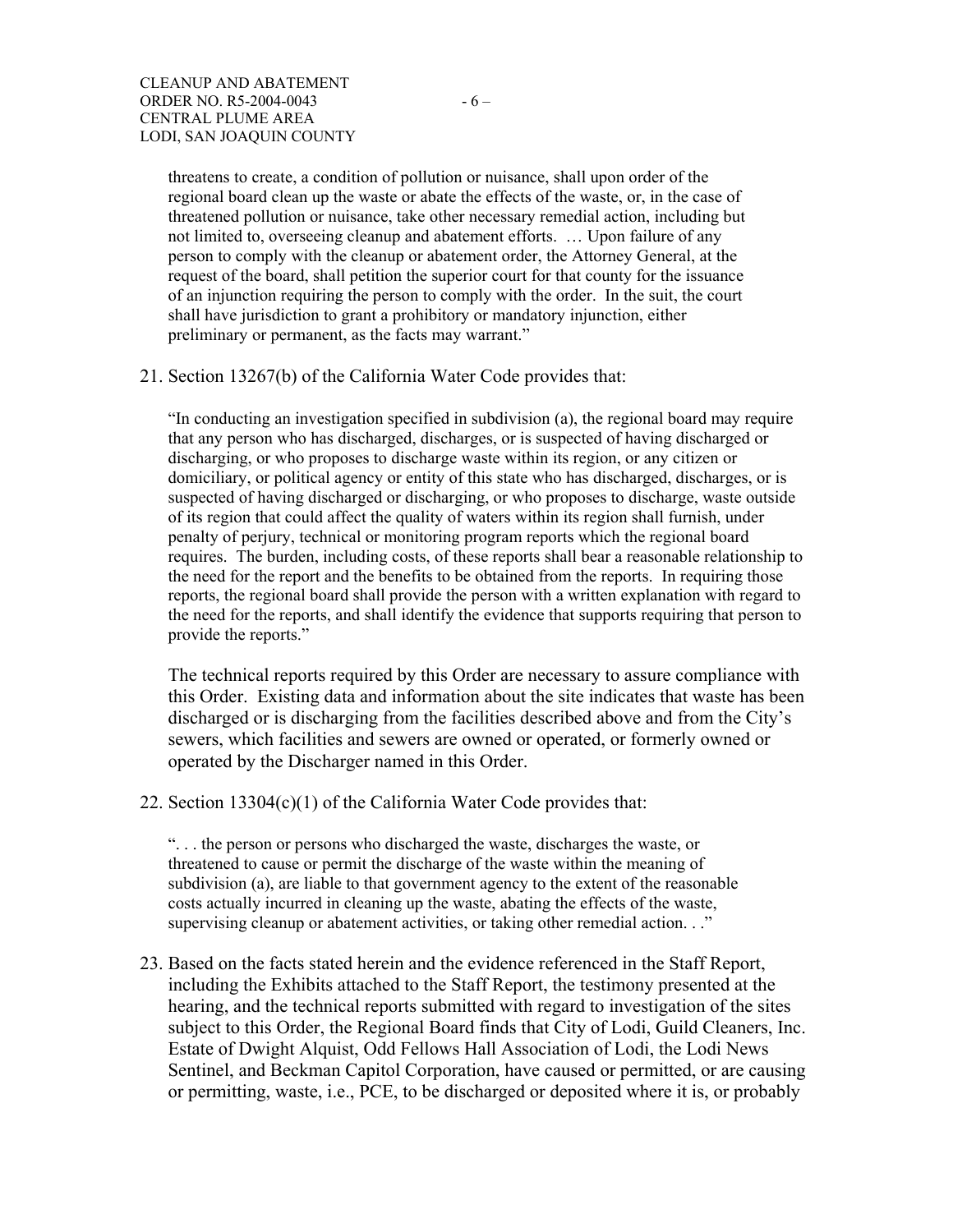will be, discharged into the waters of the state, specifically the groundwater beneath the central area of the City of Lodi, and have created, or threaten to create, a condition of pollution or nuisance, as provided in Water Code Section 13304.

- 24. If the Discharger, or any of them, fail to comply with this Cleanup and Abatement Order, the Executive Officer may request the Attorney General to petition the superior court for the issuance of an injunction.
- 25. If the Discharger, or any of them, violates this Cleanup and Abatement Order, then the Discharger may be liable civilly in a monetary amount provided by the California Water Code.
- 26. The issuance of this Order is an enforcement action taken by a regulatory agency and is exempt from the provisions of the California Environmental Quality Act (Public Resources Code, Section 21000, et seq.), pursuant to Section 15321(a)(2), Title 14, CCR.
- 27. Any person affected by this action of the Regional Board may petition the State Board to review the action in accordance with Sections 2050-2068, Title 23, CCR. The State Board must receive the petition within 30 days of the date of this Order. Copies of the law and regulations applicable to filing petitions will be provided upon request and are available at www.swrcb.ca.gov.
- 28. The Regional Board held a public hearing on this Order on April 22-23, 2004. The Discharger, or the Discharger's representative(s), and all known interested parties, had the opportunity to submit comments and to be heard. The Board, in a public meeting, heard and considered all comments pertaining to this Order.

# **REQUIRED ACTIONS**

IT IS HEREBY ORDERED that, pursuant to Section 13304 and Section 13267 of the California Water Code, the City of Lodi, Guild Cleaners, Inc., Estate of Dwight Alquist, Odd Fellows Hall Association of Lodi, the Lodi News Sentinel and Beckman Capitol Corporation shall:

1. Investigate the discharges of waste, clean up the waste and abate the effects of the discharges of waste, forthwith, from the Site, in conformance with the State Board's Resolution No. 92-49 *Policies and Procedures for Investigation and Cleanup and Abatement of Discharges Under Water Code Section 13304* and with the Regional Board's *Water Quality Control Plan for the Sacramento River and San Joaquin River Basins* (in particular the Policies and Plans listed within the Control Action Considerations portion of Chapter IV). "Forthwith" means as soon as is reasonably possible. Compliance with this requirement shall include, but not be limited to, completing the tasks listed below.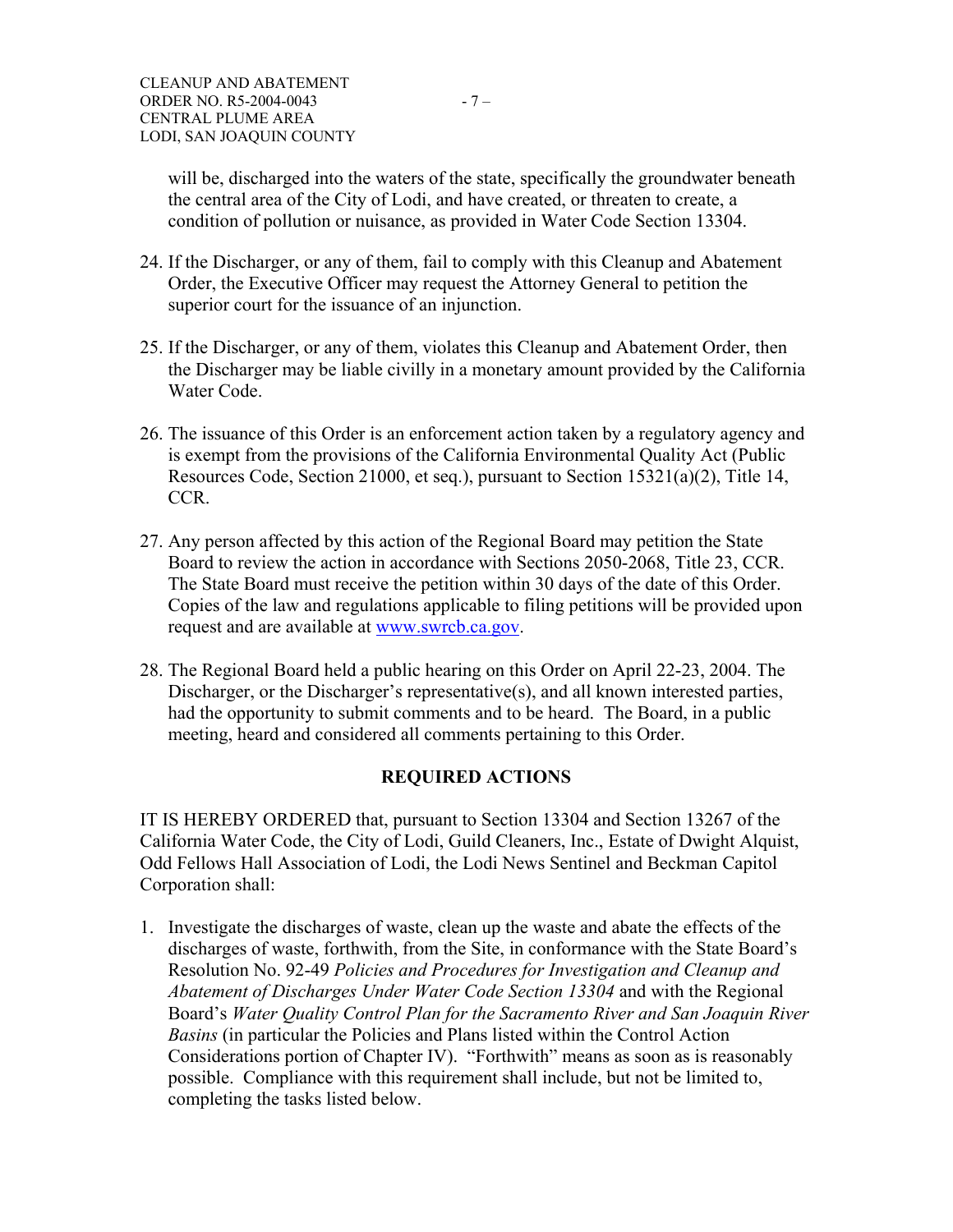### REMOVAL ACTIONS

2. By **May 26, 2004,** Discharger shall present a work plan to perform pilot testing of SVE, or other equally effective cleanup technology, at and in the vicinity of 218 W. Pine Street and 212 W. Pine Street. Within 90 days following completion of the pilot testing, Discharger shall submit a removal action workplan for soil cleanup and a removal action Workplan for source area groundwater cleanup that includes a schedule for implementing the workplans, which shall, after approval by Regional Board staff, become part of this Order.

### INDOOR AIR ASSESSMENT

The Discharger shall complete the following activities by the listed dates:

- 3. By **May 26, 2004**, submit a work plan for sampling and analysis of indoor air in adjacent businesses and residences. The Discharger shall complete the Indoor Air Assessment in accordance with the work plan and the approved time schedule, which shall become part of this Order.
- 4. Within **45 days** of performing the Indoor Air Assessment, submit two copies of a report describing the preliminary results of the assessment (*Indoor Air Assessment Report*). The report shall also clearly show whether the indoor air in each building tested contains PCE vapors above the acceptable health risk based level, and if so, present a schedule and proposed work plan for the implementation of corrective measures. The report shall assess the potential for PCE vapors in residential indoor air based on the results of the business indoor air sampling and the results of soil gas analyses. The report shall contain a Workplan for sampling and analysis of residential indoor air if the assessment indicates PCE vapors could be present above health based limits. The approved time schedule shall become part of this Order. Discharger shall implement the Workplan in accordance with the approved schedule.

### REMEDIAL INVESTIGATION/FEASIBILITY STUDY

- 5. The Discharger shall conduct a RI/FS for the Site. This RI/FS shall be prepared consistent with the U.S. Environmental Protection Agency's "Guidance for Conducting Remedial Investigations and Feasibility Studies under CERCLA," October 1988. The purpose of the RI/FS is to assess Site conditions and to evaluate alternatives to the extent necessary to select a remedy appropriate for the Site.
- 6. RI/FS Workplan. By **May 26, 2004,** Discharger shall prepare and submit to the Regional Board and DTSC for review and approval a workplan and implementation schedule that covers all the additional activities necessary to an RI/FS for the Site. The approved time schedule shall become part of this Order.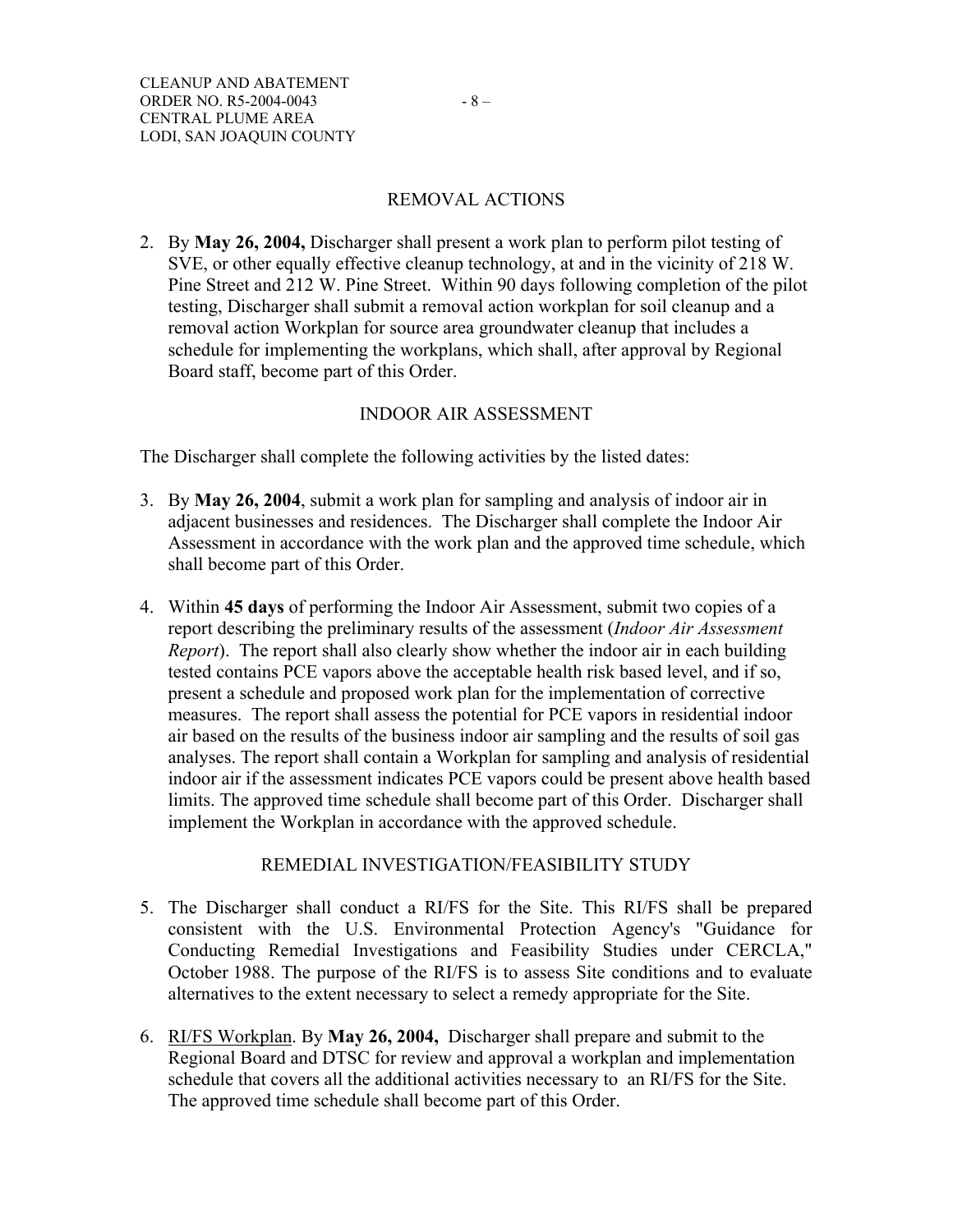- 7. Remedial Investigation (RI) Report. The RI Report shall be prepared and submitted by Discharger to the Regional Board and DTSC for review and approval in accordance with the approved RI/FS workplan schedule.
- 8. Baseline Health and Ecological Risk Assessment. Discharger shall perform health and ecological risk assessments for the Site. Discharger shall perform health and ecological risk assessments for the Site that meets the requirements of Health and Safety Code section 25356.1.5, subdivision (b). Discharger shall submit a Baseline Health and Ecological Risk Assessment Report within thirty (30) days from the approval of the RI Report. The report shall be prepared consistent with U.S. EPA and California Environmental Protection Agency guidance and regulations, including as a minimum: Risk Assessment Guidance for Superfund, Volume 1; Human Health Evaluation Manual, December 1989; Superfund Exposure Assessment Manual, April 1988; Risk Assessment Guidance for Superfund, Volume 2, Environmental Evaluation Manual, March 1989; and all other related or relevant policies, practices and guidelines of the California Environmental Protection Agency and policies, practices and guidelines developed by U.S.EPA pursuant to 40 CFR 300.400 et seq.
- 9. Feasibility Study (FS) Report. The FS Report shall be prepared and submitted by Discharger for review and approval, no later than sixty (60) days from submittal of the RI Report.
- 10. Public Participation Plan (Community Relations). Discharger shall conduct a baseline community survey and develop a Public Participation Plan (PPP) that describes how, under this Order, the public and adjoining community will be kept informed of activities conducted at the Site and how Discharger will be responding to inquiries from concerned citizens.
- 11. California Environmental Quality Act (CEQA). Discharger shall provide any information necessary to facilitate compliance with CEQA.

# REMEDIAL ACTIONS

12. Remedial Action Plan (RAP). Discharger shall prepare and submit a draft RAP. Discharger shall implement a public review process. Within 10 days after closure of the public comment period, Discharger shall submit a written Responsiveness Summary of all written and oral comments presented and received during the public comment period. Within fifteen (15) days following approval of the Responsiveness Summary, Discharger shall modify the RAP in accordance with the Responsiveness Summary and submit a final RAP.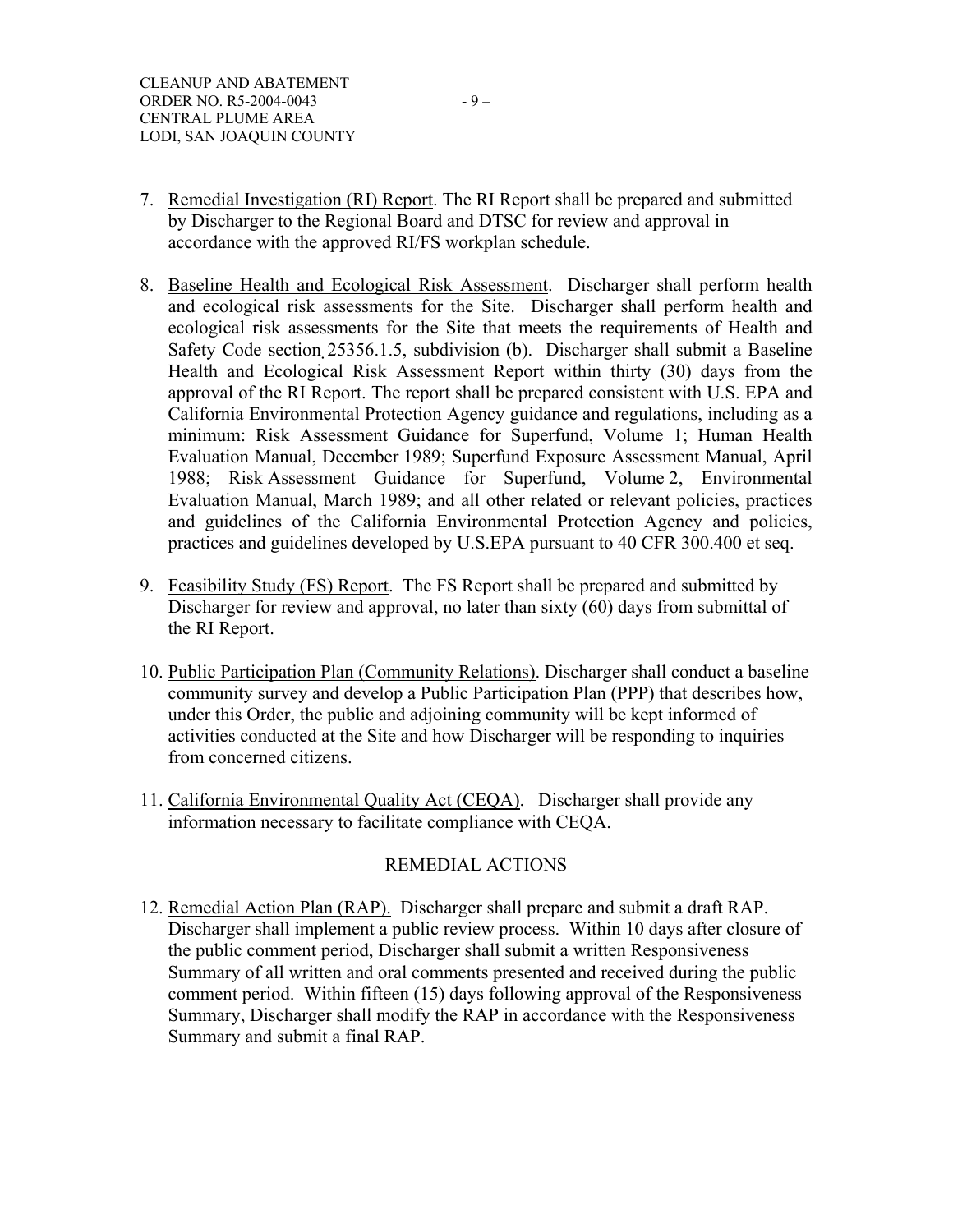- 14. Implementation of Final RAP. Discharger shall implement the final RAP in accordance with the approved schedule in the RD. Within thirty (30) days of completion of field activities, Discharger shall submit an Implementation Report documenting the implementation of the final RAP and RD.
- 15. Operation and Maintenance (O&M). Discharger shall comply with all O&M requirements in accordance with the final RAP and approved RD. Within thirty (30) days following a written request, Discharger shall prepare and submit for approval an O&M plan that includes an implementation schedule. Discharger shall implement the plan in accordance with the approved schedule.
- 16. Five-Year Review. Discharger shall review and reevaluate the remedial action after a period of 5 years from the completion of construction and startup, and every 5 years thereafter as long as the waste remains in place. The review and reevaluation shall be conducted to determine if human health and the environment are being protected by the remedial action. Within thirty (30) calendar days before the end of the 5-year time period, Discharger shall submit a remedial action review workplan for review and approval. Within sixty (60) days of approval of the workplan, Discharger shall implement the workplan and shall submit a comprehensive report of the results of the remedial action review. The report shall describe the results of all sample analyses, tests and other data generated or received by Discharger and evaluate the adequacy of the implemented remedy in protecting public health, safety and the environment. As a result of any review performed under this Section, Discharger may be required to perform additional Work or to modify Work previously performed.
- 17. Quarterly Summary Reports. Discharger shall submit a Quarterly Summary Report of its activities under the provisions of this Order. The report shall be received by the fifteenth (15th) day of each calendar quarter and shall describe:

(a) Specific actions taken by or on behalf of Discharger during the previous calendar quarter;

- (b) Actions expected to be undertaken during the current calendar quarter;
- (c) All planned activities for the next calendar quarter;
- (d) Any requirements under this Order that were not completed;
- (e) Any problems or anticipated problems in complying with this Order; and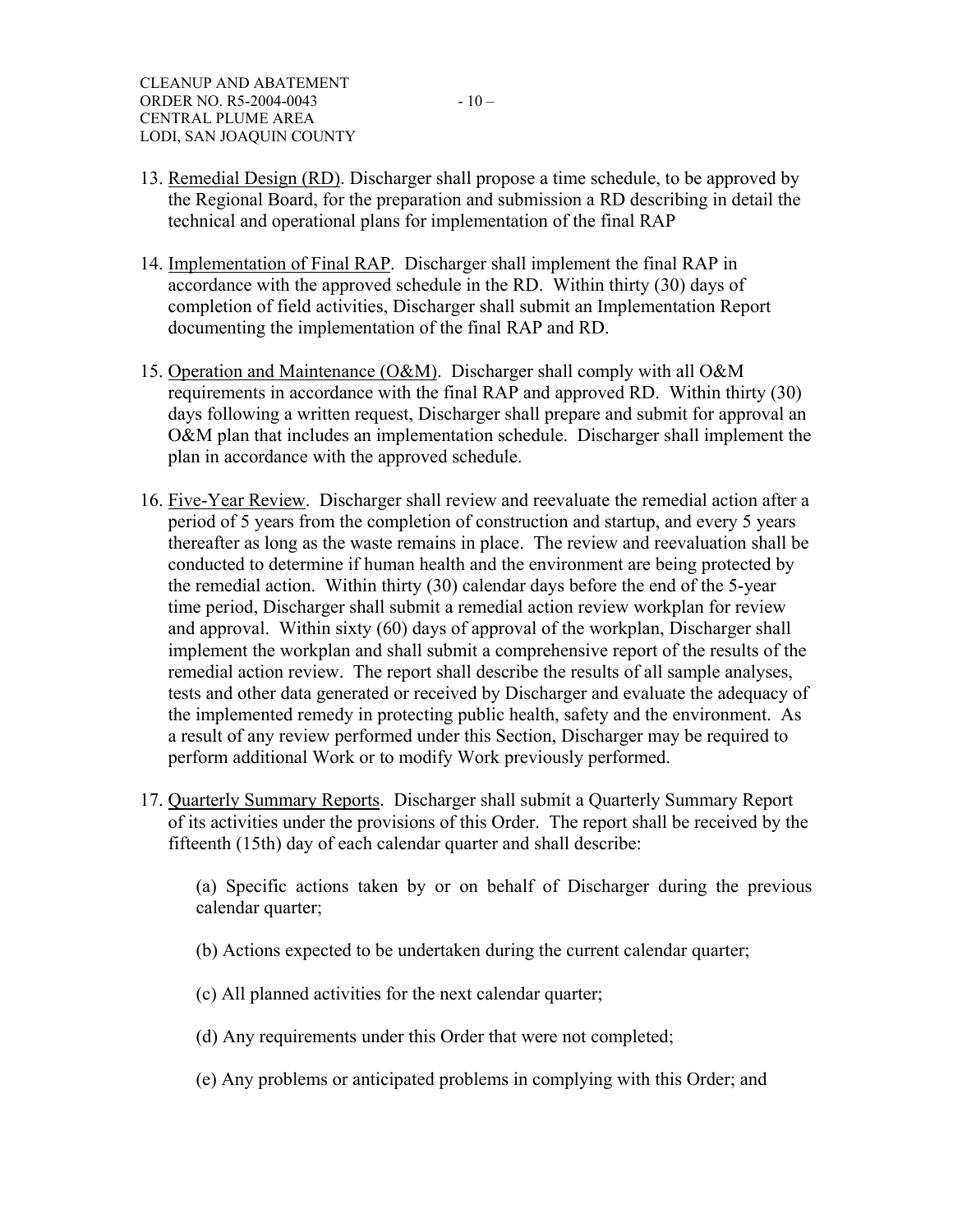(f) All results of sample analyses, tests, and other data generated under this Order during the previous calendar month, and any significant findings from these data.

- 18. By **May 26, 2004**, the Discharger shall submit a *Groundwater Monitoring Program Report* for existing wells and propose any additional wells to be installed for characterizing the VOCs in groundwater for the Regional Board's review. The proposed monitoring program shall include groundwater monitoring and sampling on no less than a quarterly basis. Once a Monitoring and Reporting Program (MRP) is issued by the Executive Officer, the Discharger shall comply with this MRP. The Executive Officer may change this MRP as appropriate.
- 19. Submittals. Two (2) copies of all submittals and notifications from Discharger required by this Order shall be sent simultaneously to the Regional Board and to DTSC.

#### **GENERAL REQUIREMENTS**

- 20. All investigation work plans, reports and feasibility studies shall contain the information listed in Attachments B, C, and D, respectively, which are made part of this Order. Work shall be conducted only after Regional Board staff concur with, or approve work plans. All reports shall be submitted with a cover letter from the Discharger.
- 21. Fourteen days prior to conducting any field work, the Discharger shall submit a Health and Safety Plan that is adequate to ensure worker and public safety during the field activities in accordance with CCR Title 8, Section 5192.
- 22. As required by the California Business and Professions Code Sections 6735, 7835, and 7835.1, all reports shall be prepared by, or under the supervision of, a registered professional engineer or geologist and signed by the registered professional. All technical reports submitted by the Discharger shall include a statement signed by the authorized representative certifying under penalty of law that the representative has examined and is familiar with the report and that to his knowledge, the report is true, complete, and accurate.
- 23. If additional information becomes available that other viable responsible parties exist which have contributed to the pollution in the Lodi Central Plume Area and are not named in this Order, the Regional Board may consider amending this order to include such parties. Such additional information may be submitted by the Discharger if it is available, or may be from other independent sources of information available to Board staff.
- 24. If the Discharger is unable to perform any activity or submit any document in compliance with the schedule set forth herein, or in compliance with any work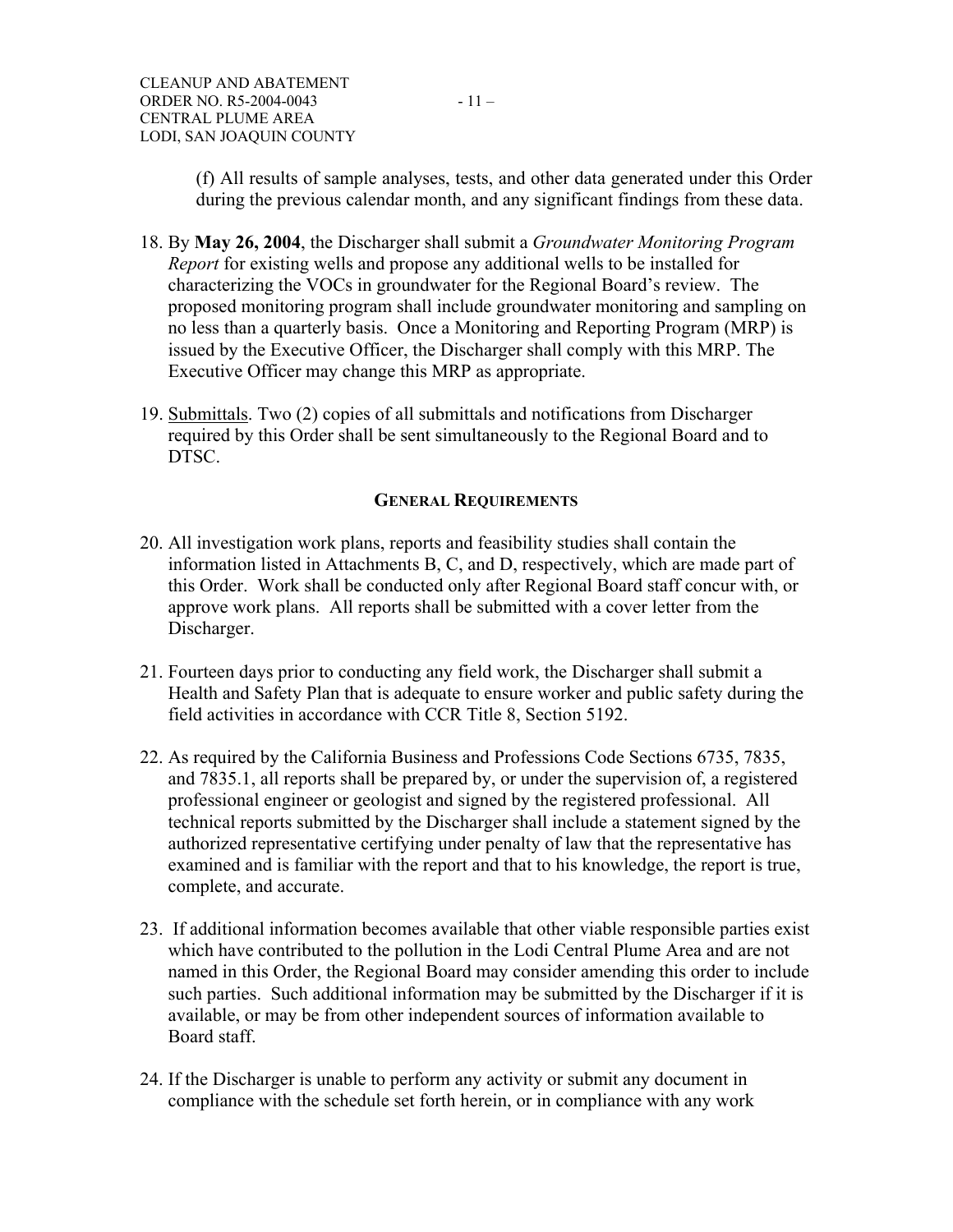schedule submitted pursuant to this Order and approved by the Executive Officer, the Discharger may request, in writing, an extension of the time specified. The extension request shall include justification for the delay. Considering the merits of the justification, the request may be granted by the Executive Officer.

- 25. The Executive Officer shall have the authority to stay any provision of this Order as to any party that is making satisfactory progress (as determined by the Executive Officer) toward Site cleanup.
- 26. Upon startup of any remediation system(s), Discharger shall operate the remediation system(s) continuously, except for periodic and required maintenance. Any interruption in the operation of the remediation system(s), other than for maintenance or emergencies, without prior approval from the Regional Board is a violation of this Order.
- 27. Discharger shall optimize remedial systems as needed to improve system efficiency, operating time, and/or pollutant removal rates, and report on the effectiveness of the optimization in the Annual Report.
- 28. Discharger shall notify Regional Board staff at least three working days prior to any fieldwork, testing, or sampling.
- 29. Discharger shall obtain all local and state permits necessary to fulfill the requirements of this Order prior to beginning the work that requires a permit.
- 30. Discharger shall continue any investigation, pilot study, remediation or monitoring activities until such time as the Executive Officer determines that sufficient cleanup has been accomplished, as required by this Order, and this Order has been rescinded.
- 31. If, in the opinion of the Executive Officer, the Discharger, or any of them, fail to comply with the provisions of this Order, the Executive Officer may refer this matter to the Attorney General for judicial enforcement or may issue a complaint for administrative civil liability.
- 32. Discharger shall reimburse the Regional Board for reasonable costs associated with oversight of the cleanup of this Site. Failure to do so shall be considered a violation of this Order.
- 33. Discharger shall conform all actions required by this Order to all applicable federal, state and local laws and regulations, including but not limited to compliance with all applicable requirements of the Department of Toxics Substances Control. Discharger shall provide copies of all submittals and correspondence to DTSC for its review and comment. When DTSC provides written comments on submittals, Discharger shall address those comments in subsequent submittals.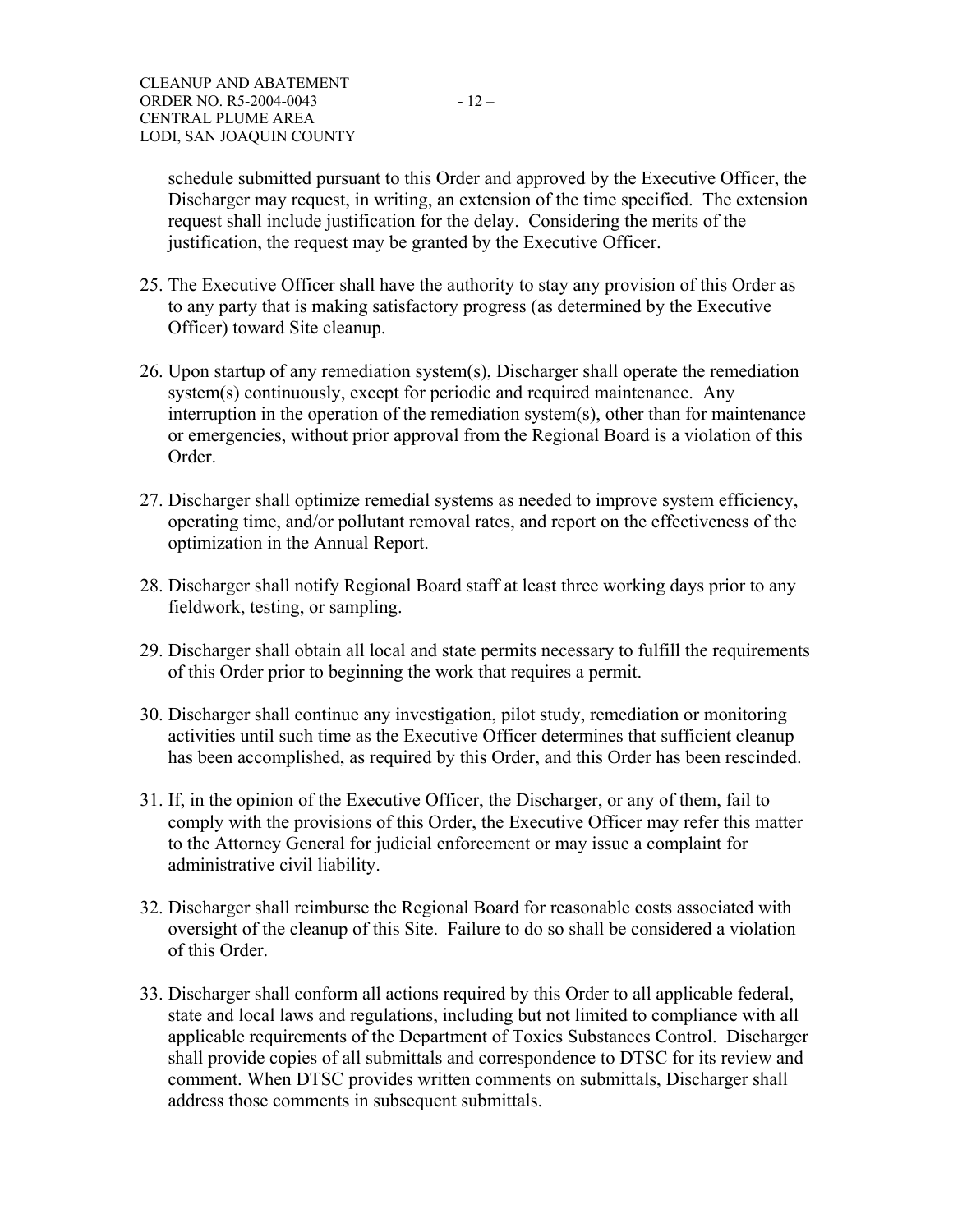I, THOMAS R. PINKOS, Executive Officer, do hereby certify the foregoing is a full, true, and correct copy of an Order adopted by the California Regional Water Quality Control Board, Central Valley Region, on 22 April 2004.

 $\mathcal{L}_\text{max}$  and the contract of the contract of the contract of the contract of the contract of the contract of the contract of the contract of the contract of the contract of the contract of the contract of the contrac

original signed by

THOMAS R. PINKOS, Executive Officer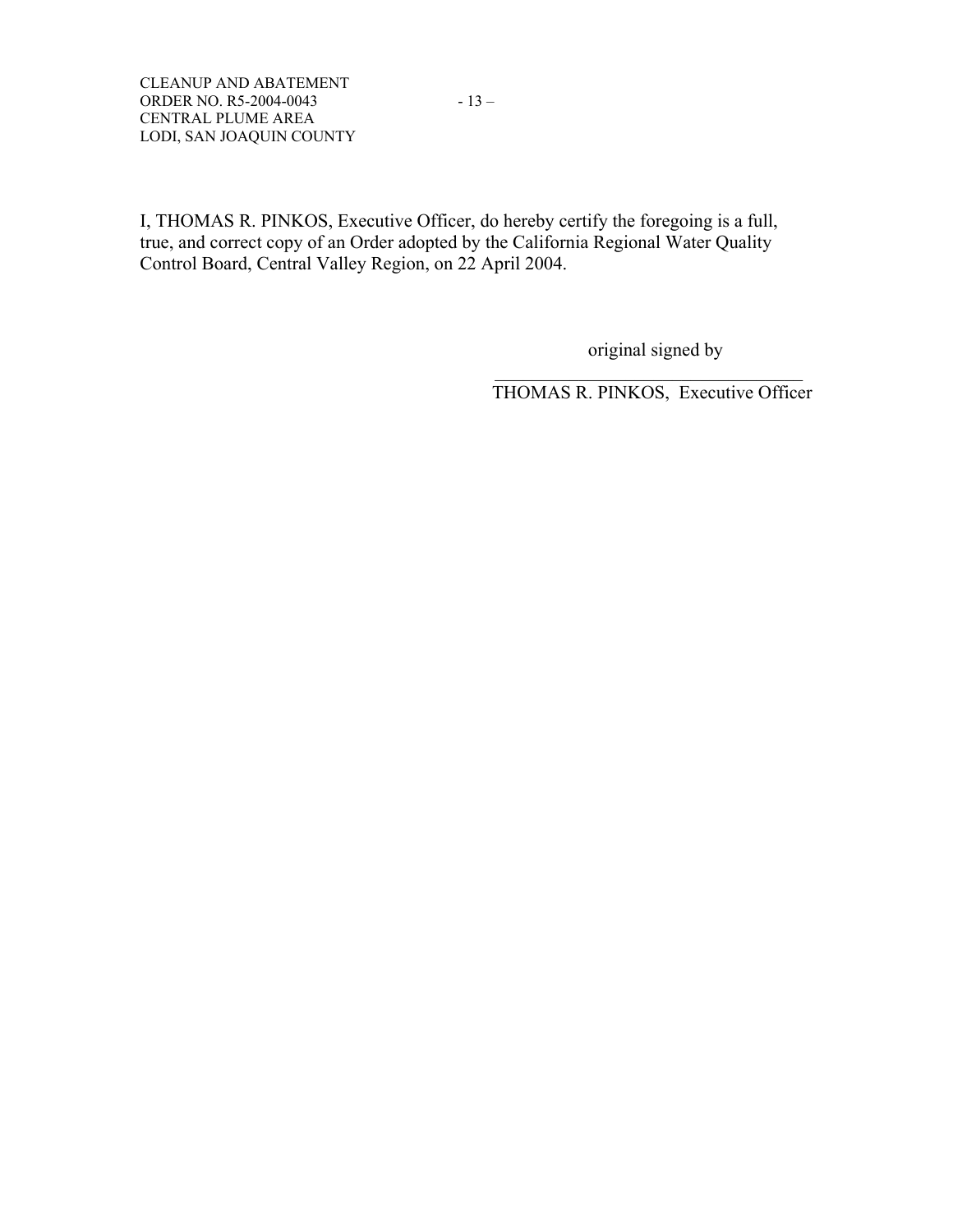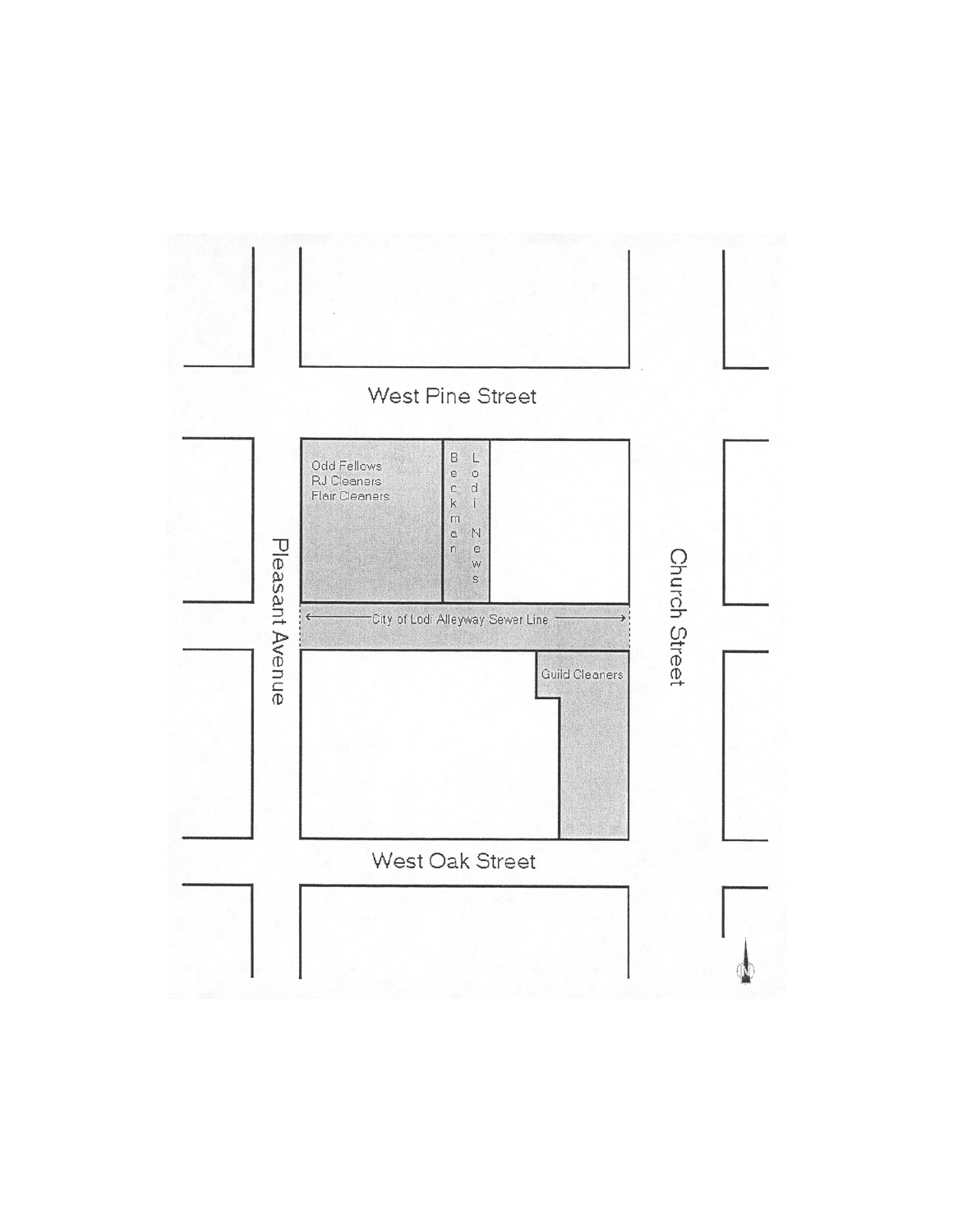

**Protection** 

# **California Regional Water Quality Control Board**

**Central Valley Region** 

**Robert Schneider, Chair**



**Arnold Schwarzenegger Governor**

**Sacramento Main Office** Internet Address: http://www.swrcb.ca.gov/rwqcb5 11020 Sun Center Drive #200 Rancho Cordova, CA 95670-6114 Phone (916) 464-3291 Fax (916) 464-4797

ATTACHMENT B

# **ITEMS TO BE INCLUDED IN A SITE INVESTIGATION WORK PLAN**

The outline below is a minimum requirement for items to be included and discussed in the text of all site investigation work plans submitted to the Board. All work plans must be signed by a registered geologist, certified engineering geologist, or civil engineer registered or certified by the State of California. Other pertinent information specific to each individual investigation also should be included.

## I. **BACKGROUND**

## A. *Site History*

 State all operations conducted at the site. Identify present and historic chemical usage and handling procedures. List all chemical spills and their disposition. Identify all past and present above ground and under ground tank locations. Identify tank capacities and other specifications as necessary. Identify tank contents, past and present. Submit all records of tests or repairs on fuel lines and tanks. Identify locations of maintenance shops, chemicals used in the shops, method of chemical storage and disposal.

B. *Topographic map of site vicinity showing:*

 All natural and man-made drainage features including ditches and surface impoundments, and the drainages destination;

Utilities, especially storm drain system;

Location of existing monitoring wells, including those installed by other parties;

 Location of above ground and underground storage tanks, other waste-handling facilities, and/or spill site;

Location of a major body of water relative to the site;

 Location of any nearby private, municipal, or irrigation wells; and Other major physical and man-made features.

C. *Geology/Hydrogeology*

 Include proposal for logging of boreholes and characterizing site geology, and identifying unconfined or confined aquifers and contaminant flowpaths.

# II. **PREVIOUS SITE INVESTIGATIONS**

 Provide a detailed description of any previous site investigation conducted to determine if there is any soil or ground water contamination. Include analytical results of all soil and water samples analyzed, and water level and floating product measurements.

*California Environmental Protection Agency*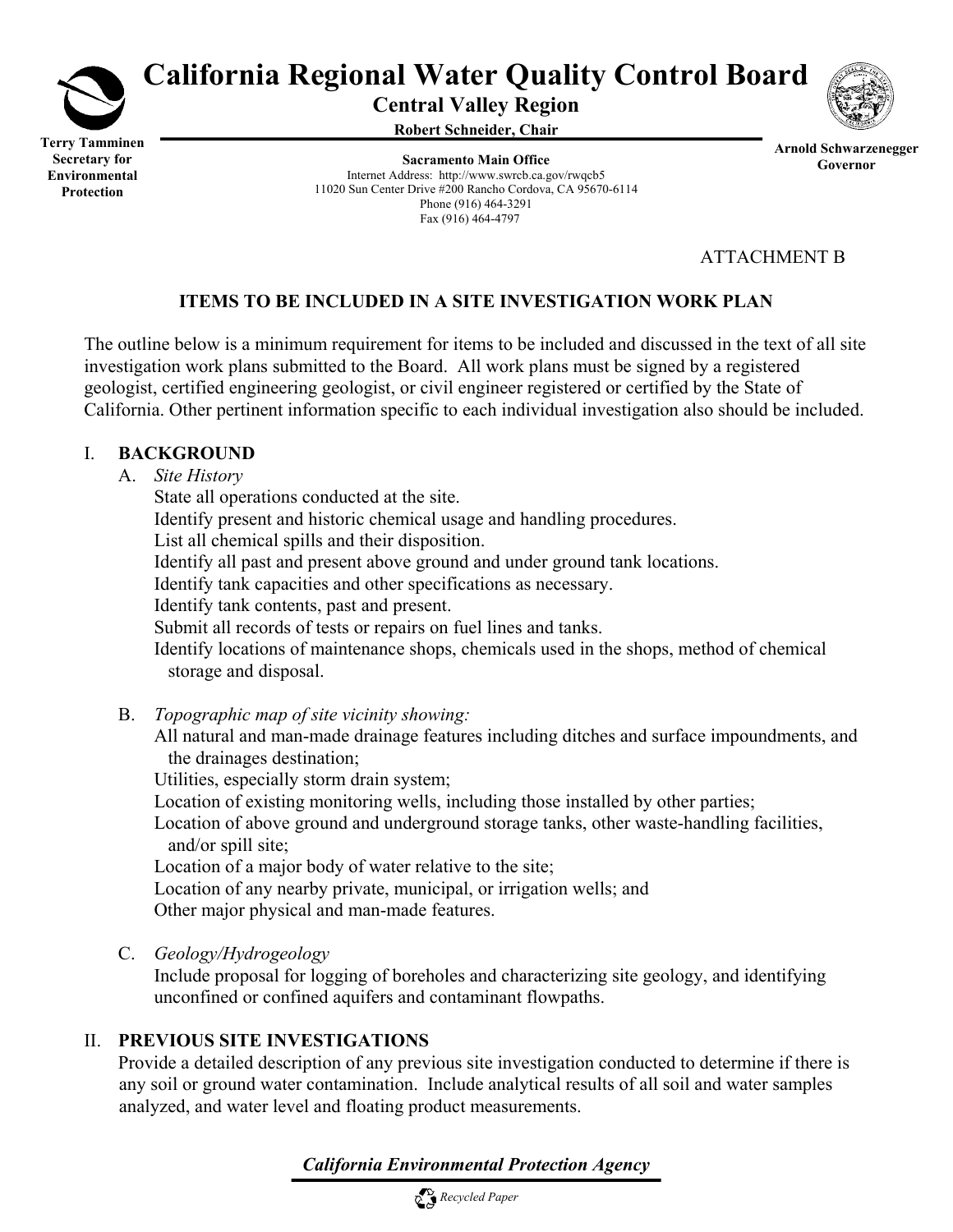# III. **FIELD INVESTIGATION**

- A. *General* Monitoring well locations and rationale Survey details Equipment decontamination procedures Health and safety plan
- B. *Drilling Details* Describe drilling and logging methods
- C. *Monitoring Well Design* Casing diameter Borehole diameter Depth of surface seal Well construction materials Diagram of well construction Type of well cap Size of perforations and rationale Grain size of sand pack and rationale Thickness and position of bentonite seal and sand pack Depth of well, length and position of perforated interval
- D. *Well Development*

 Method of development to be used Method of determining when development is complete Method of development water disposal

E. *Soil Sampling*

 Cuttings disposal method Analyses to be run and methods Sample collection and preservation method Intervals at which soil samples are to be collected Number of soil samples to be analyzed and rationale Location of soil samples and rationale QA/QC procedures

F. *Well Sampling*

 Minimum time after development before sampling (48 hours) Well purging method and amount of purge water Sample collection and preservation method QA/QC procedures

# G. *Water Level Measurement*

 Elevation reference point at each monitoring well shall be within 0.01 foot. Ground surface elevation at each monitoring well shall be within 0.1 foot. Method and time of water level measurement shall be specified.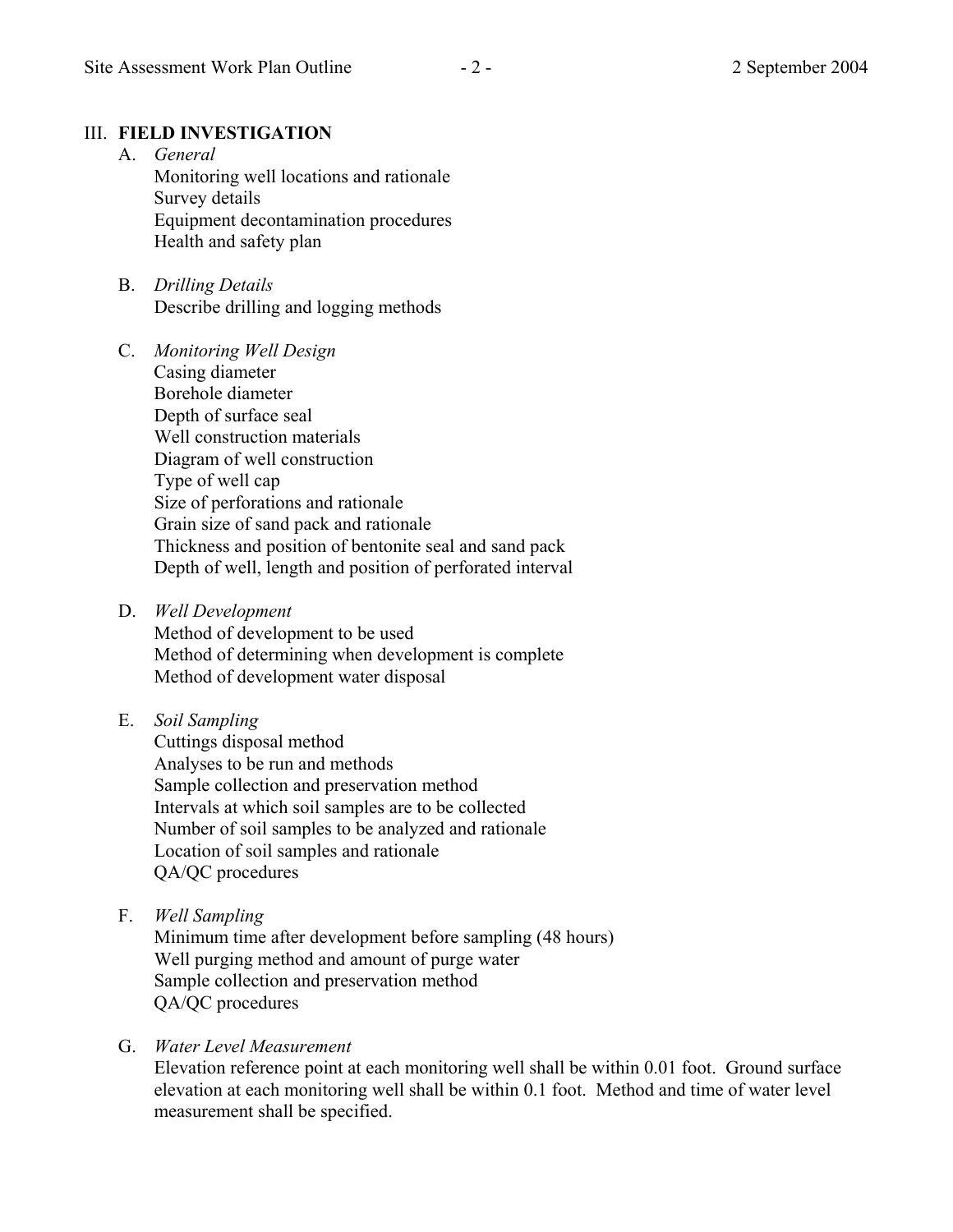# IV. **QA/QC PROCEDURES**

Specify number of field blanks and duplicates.

# V. **TIME SCHEDULE FOR PROPOSED WORK**

The work plan shall include a time schedule for implementation of work.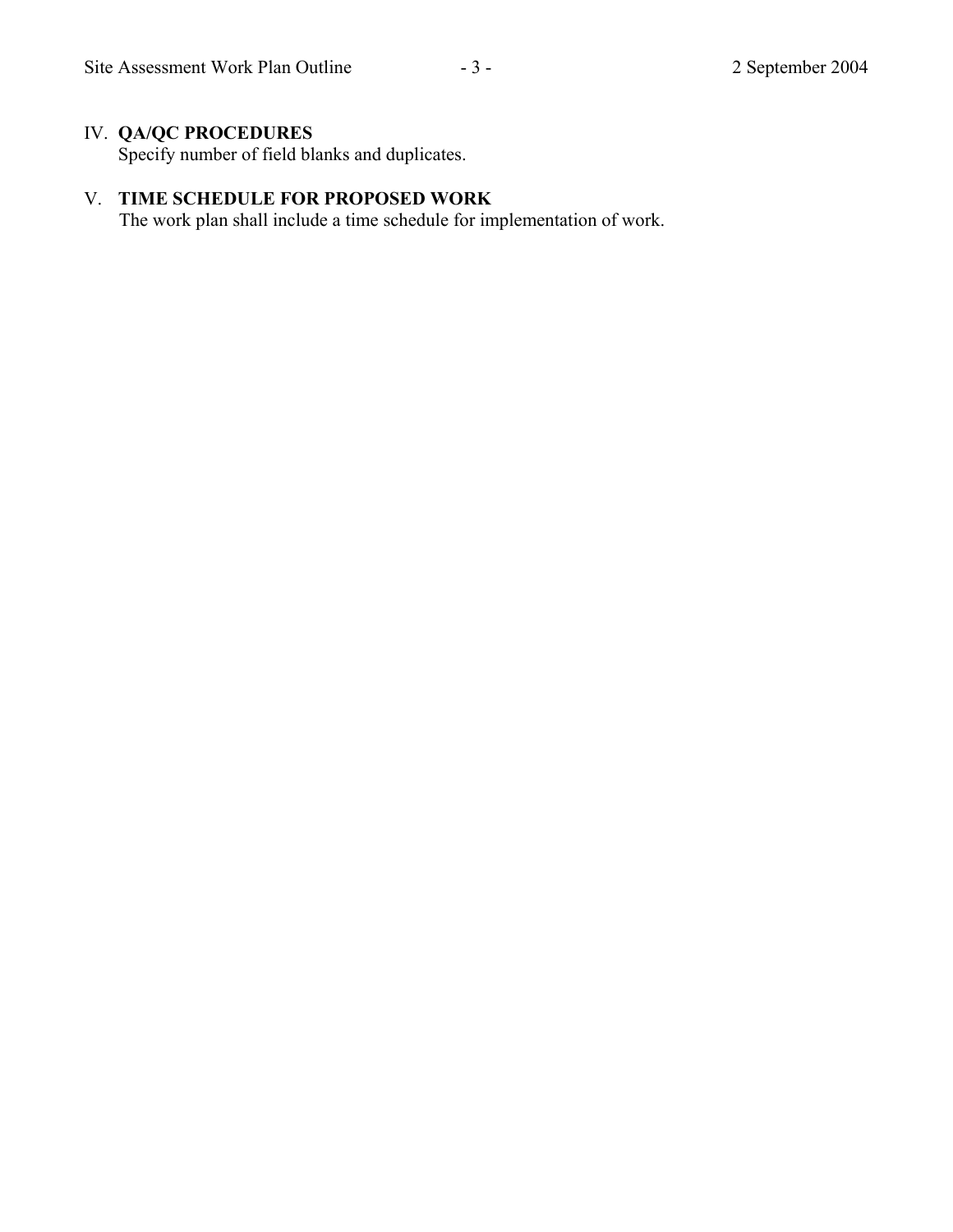

# **California Regional Water Quality Control Board**

**Central Valley Region** 

**Robert Schneider, Chair**

**Sacramento Main Office** Internet Address: http://www.swrcb.ca.gov/rwqcb5 11020 Sun Center Drive #200 Rancho Cordova, CA 95670-6114 Phone (916) 464-3291 Fax (916) 464-4797



**Arnold Schwarzenegger Governor**

ATTACHMENT C

# **ITEMS TO BE INCLUDED IN A SITE INVESTIGATION REPORT**

The outline below is a minimum requirement for items to be included and discussed in the text of all site investigation reports submitted to the Board. Other supporting data to be included in the report, either within the text of the report or in appendices, are italicized at the end of each section. All reports must be signed by a registered geologist, certified engineering geologist, or civil engineer registered or certified by the State of California. Other pertinent information specific to each individual investigation also should be included.

## **I. INTRODUCTION**

 Summary of past investigations Purpose of the recent investigation Scope of the recent investigation Time period in which the recent investigation was carried out

# **II. SUMMARY**

 Number of wells drilled Results of soil and water analyses Ground water flow direction and gradient Possible source determination

# **III. FIELD INVESTIGATION**

 Well Construction Number and depth of wells drilled Date(s) wells drilled Description of drilling and construction Approximate locations relative to facility site(s)

*Supporting Data:* 

 *A well construction diagram for each well should be included in the report which shows the following details:* 

 *Total depth drilled Depth of open hole (same as total depth drilled if no caving occurs) Footage of hole collapsed Length of slotted casing installed Depth of bottom of casing Depth to top of sand pack Thickness of sand pack Depth to top of bentonite seal Thickness of bentonite seal* 

# *California Environmental Protection Agency*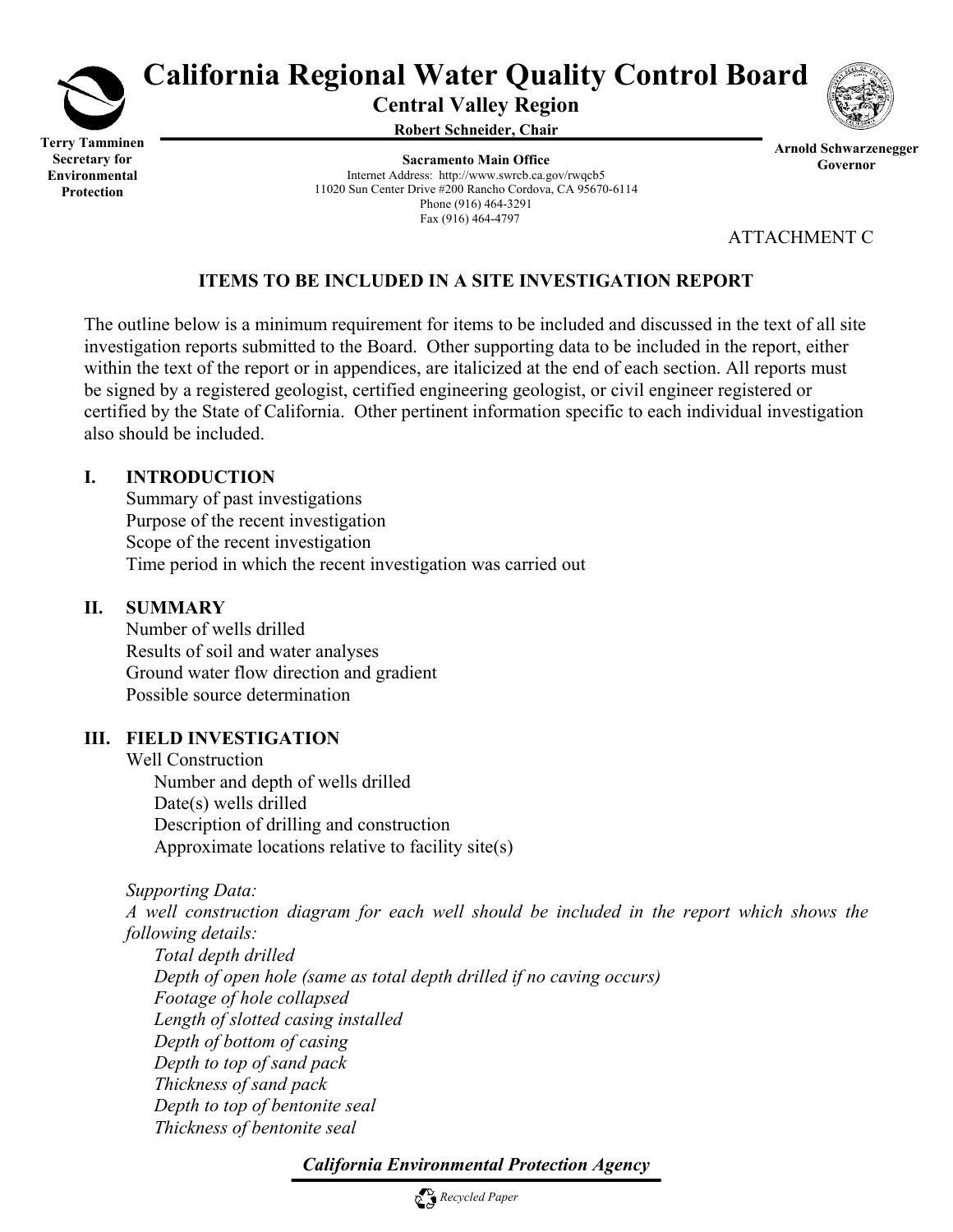#### Site Assessment Report Outline - 2 -

 *Thickness of concrete grout Boring diameter Casing diameter Casing material Size of perforations Number of bags of sand Well elevation at top of casing Depth to ground water Date of water level measurement Monitoring well number Date drilled Location*

Well Development

 Date(s) of development of each well Method of development Volume of water purged from well How well development completion was determined Method of effluent disposal

*Supporting Data:* 

 *Field notes from well development should be included in report.*

Water Sampling

 Date(s) of sampling How well was purged How many well volumes purged Levels of temperature, EC, and pH at stabilization Sample collection, handling, and preservation methods Sample identification Analytical methods used

Soil Sampling

 Date(s) of sampling Sample collection, handling, and preservation method Sample identification Analytical methods used

### **IV. FINDINGS OF THE INVESTIGATION**

#### Lithology

 Types of sediments encountered Presence, location, and lateral continuity of any significant sand, silt, or clay layers Any visual signs of contamination

*Supporting Data: Well logs geologic cross-sections should be included in the report.*

Analytical Results of Soil and Ground Water Sampling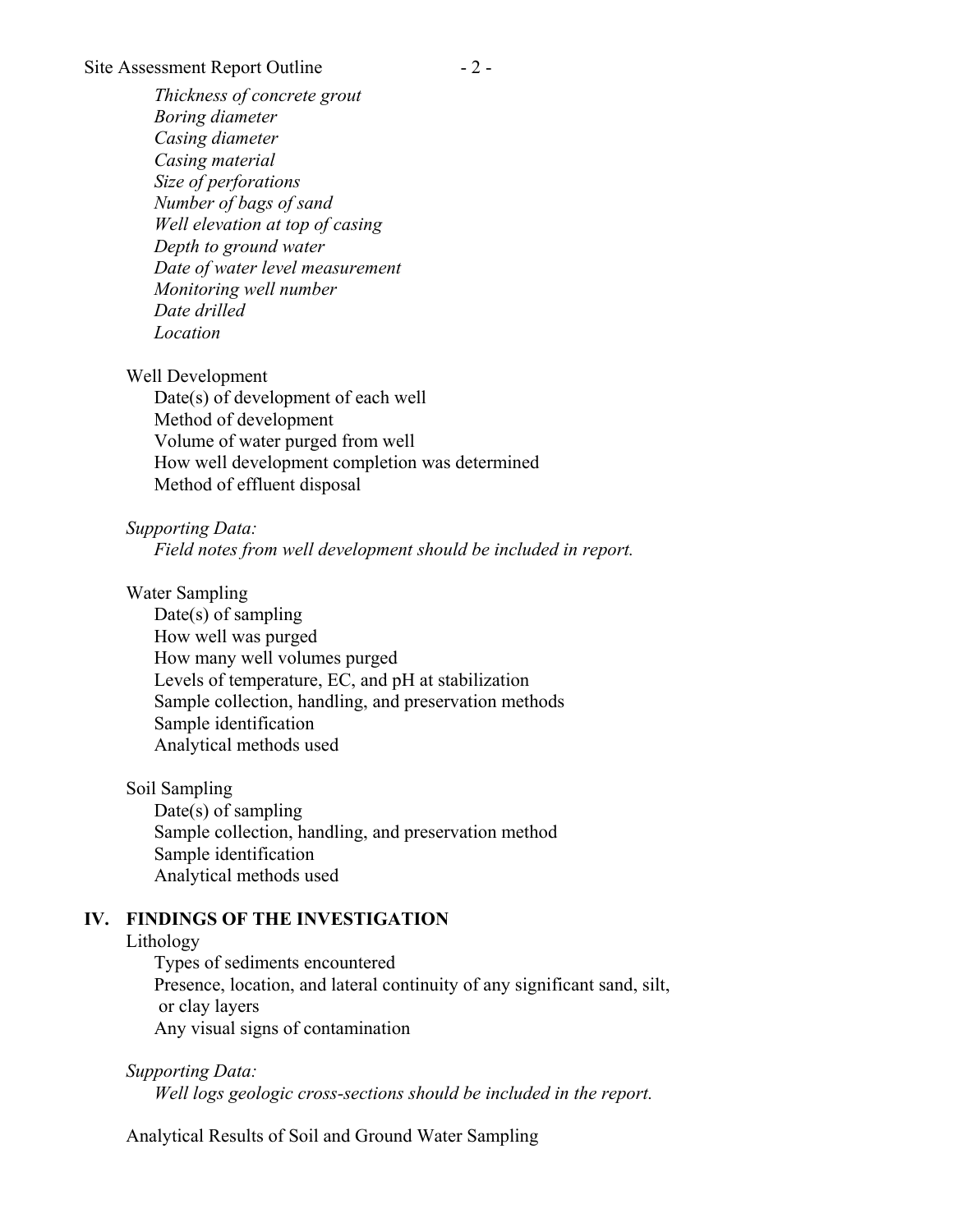Site Assessment Report Outline - 3 -

Analytical results of each monitoring well should be summarized

*Supporting Data:* 

 *Laboratory analytical sheets Chain-of-custody forms* 

Water Levels

 Static water levels measured when well drilled Date(s) of water level measurements Water levels determined prior to sampling

*Supporting Data:* 

 *Dates of water level measurement, depths to ground water, and ground water elevations should be tabulated and included in the report.*

# Ground Water Gradient and Flow Direction

 Ground water gradient and flow direction determined by the investigation should be discussed and compared to the regional gradient and flow direction.

# *Supporting Data:*

 *A ground water contour map, drawn to scale, should be provided which shows each well, its ground water elevation, and lines of equal ground water elevation. Ground water gradient and flow direction should be shown on the map. The calculation of the gradient should be included.*

# **V. RESULTS OF QA/QC**

 QA/QC procedures QC sample identification Field blank analyses Comparison of duplicate sample results

# **VI. CONCLUSIONS AND RECOMMENDATIONS**

 Note any contamination found Identify any suspected source of contamination, if possible Recommend any further investigative needs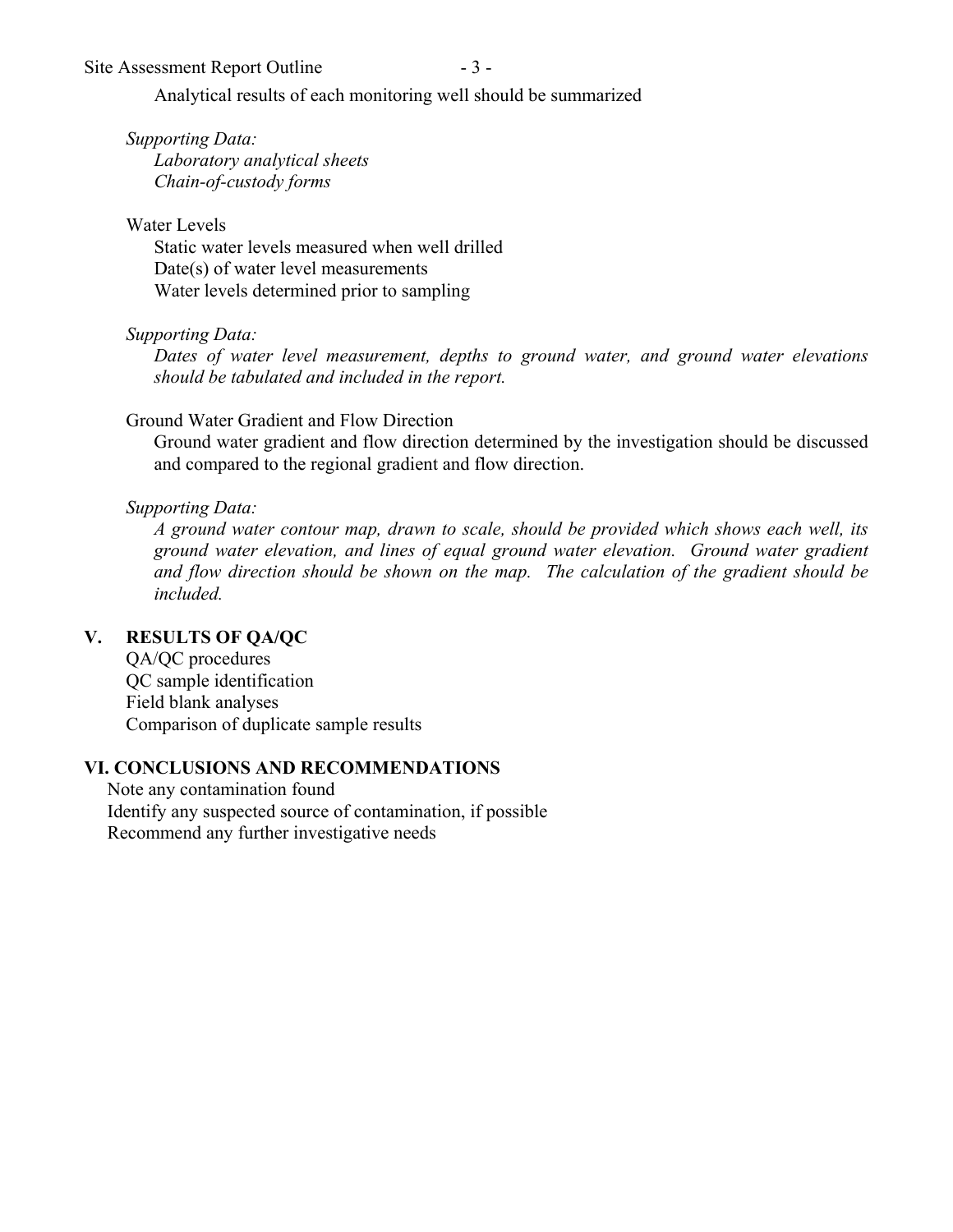

# **California Regional Water Quality Control Board**

**Central Valley Region** 

**Robert Schneider, Chair**

**Sacramento Main Office** Internet Address: http://www.swrcb.ca.gov/rwqcb5 11020 Sun Center Drive #200 Rancho Cordova, CA 95670-6114 Phone (916) 464-3291 Fax (916) 464-4797



ATTACHMENT D

## **ITEMS TO BE INCLUDED IN A FEASIBILITY STUDY/REMEDIAL OPTIONS EVALUATION REPORT**

*The outline below is a minimum requirement for items to be included and discussed in the text of all feasibility studies/remedial option evaluation reports submitted to the Board. Reports must be signed by a registered geologist, certified engineering geologist, or civil engineer registered or certified by the state of California.*

- I. Purpose of Feasibility Study/Remedial Options Evaluation
- II. Background
	- A. Description of Facility
	- B. Site History
		- 1. Years of Operation
		- 2. Chemical Use
		- 3. Chemical Releases (Potential and Documented)
	- C. Geology
		- 1. Regional
		- 2. Local, soil type, lithology, lateral extent of lithologic units
	- D. Hydrogeology
		- 1. Aquifers, Aquitards, Perched Aquifers
		- 2. Groundwater flow rates, directions, recharge, discharge
		- 3. Groundwater Use
		- 4. Extraction and injection wells affect on groundwater flow
	- E. Surface Water
		- 1. Losing or gaining streams, ponds etc.
		- 2. Hydraulic connection with aquifers
	- F. Local Land Use
	- G. Previous Investigation and Remedial Actions
- II. Nature and Extent of Contamination
	- A. Contaminants in Soils
		- 1. Types and Concentrations
		- 2. Lateral and Vertical Extent
	- B. Pollutants in Groundwater
		- 1. Types and Concentrations
		- 2. Lateral and Vertical Extent (including Perched Zones)
- III. Contaminant Fate and Transport

# *California Environmental Protection Agency*